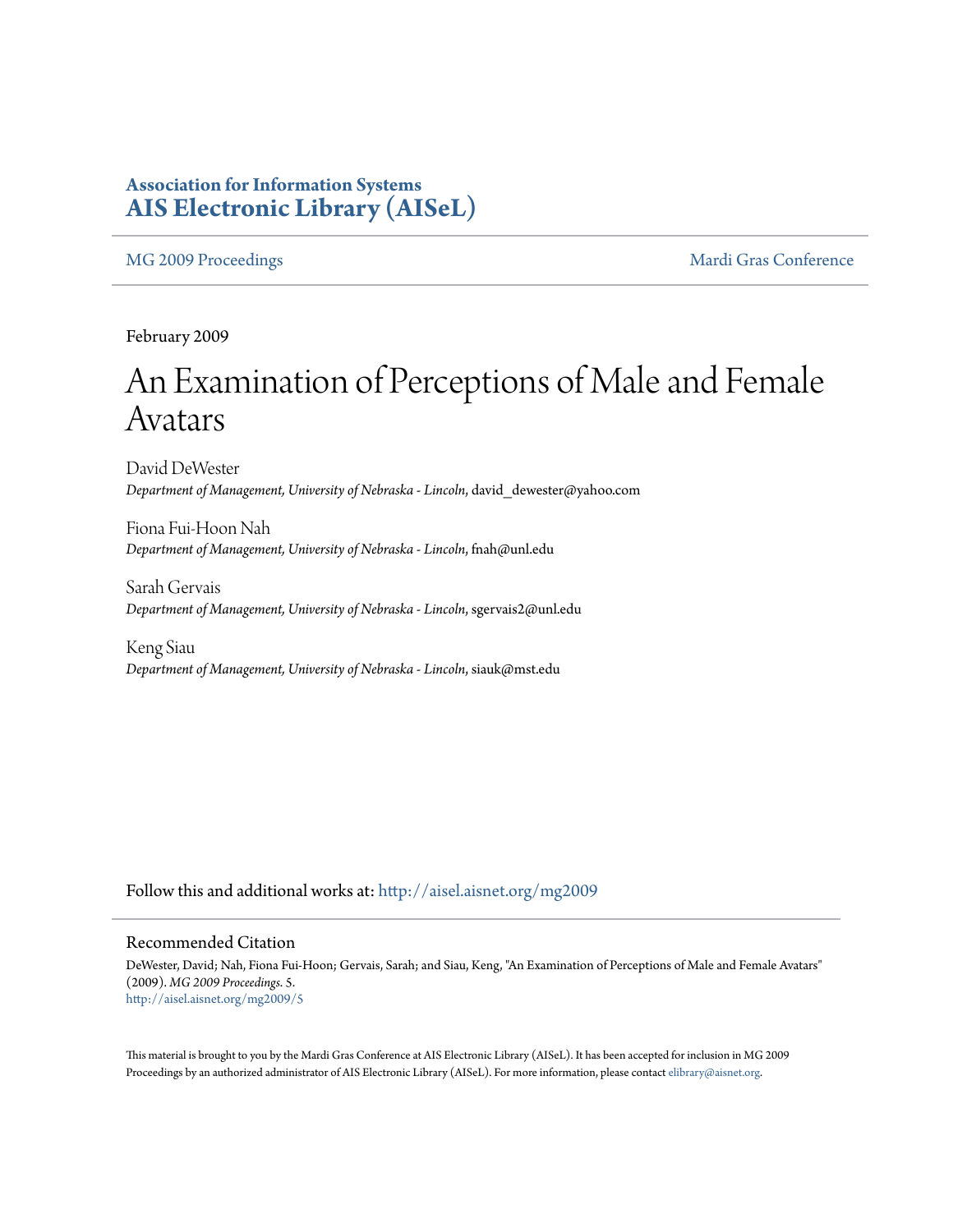## **An Examination of Perceptions of Male and Female Avatars**

#### **David DeWester**

Department of Management University of Nebraska – Lincoln Lincoln, NE 68588-0491 ddewester2@unl.edu

#### **Sarah J. Gervais**

Department of Psychology University of Nebraska – Lincoln Lincoln, NE 68588-0308 sgervais2@unl.edu

#### **Fiona Fui-Hoon Nah**

Department of Management University of Nebraska – Lincoln Lincoln, NE 68588-0491 fnah@unl.edu

#### **Keng Siau**

Department of Management University of Nebraska – Lincoln Lincoln, NE 68588-0491 ksiau@unl.edu

#### **ABSTRACT**

Virtual worlds are three-dimensional, computer-generated worlds in which users take the form of avatars. Through their avatars, users can interact with objects and other avatars in the virtual world. Virtual worlds are growing in importance in both educational institutions and businesses. Educational institutions have adopted virtual worlds as a medium for instructional delivery whereas businesses are using virtual worlds for recruitment, training, collaboration, and marketing. Given these emerging phenomena, a better understanding of behavioral and perceptual issues in virtual worlds is warranted. In this paper, we propose a research model to study gender stereotypicality of male and female avatars and their effects on trust perceptions. Gender stereotypes have been widely studied in the real world along with their effects on trust perceptions. This research will assess if such gender stereotypes also exist in the virtual worlds.

#### **Keywords**

Virtual worlds, avatars, sexism, stereotyping, perception of avatars.

#### **INTRODUCTION**

Three-dimensional virtual worlds (3DVWs) are computer-generated environments in which people interact through avatars. Because 3DVWs bear resemblance to the real world, it is possible that people will respond to certain stimuli in virtual worlds in the same manner they respond to similar stimuli in the real world. One such category of stimuli is how people perceive others in virtual worlds.

Although people are present in virtual worlds only through their avatars and these avatars are completely customizable, it is possible that people still form perceptions of others based on the appearance of their avatars. As an example, Eastwick and Gardner (2008) found that dark-skinned avatars were less likely to succeed in getting other users to perform favors than lightskinned avatars, which implies that race-based opinions of others might carry over from the real world to the virtual world.

Given that people form opinions of others based on the skin-color of their avatars, it is also important to investigate if genderbased biases are present in virtual worlds. Gender is subject to further classification than just male or female. People of either gender also possess "stereotypical" appearance which is determined by the extent to which a person possesses features typical of their gender. People, or avatars, with typical features are stereotypic, those with above-average features, such as large muscles in men or large breasts in women, are hyper-stereotypic, and those with features of the other gender, such as being shorter than average in men or having wider waists in women, are counter-stereotypic. People of the same gender, but different stereotypical appearance, can be perceived differently (Gervais and Vescio, 2008; Rudman and Fairchild, 2004; Vescio et al, 2005).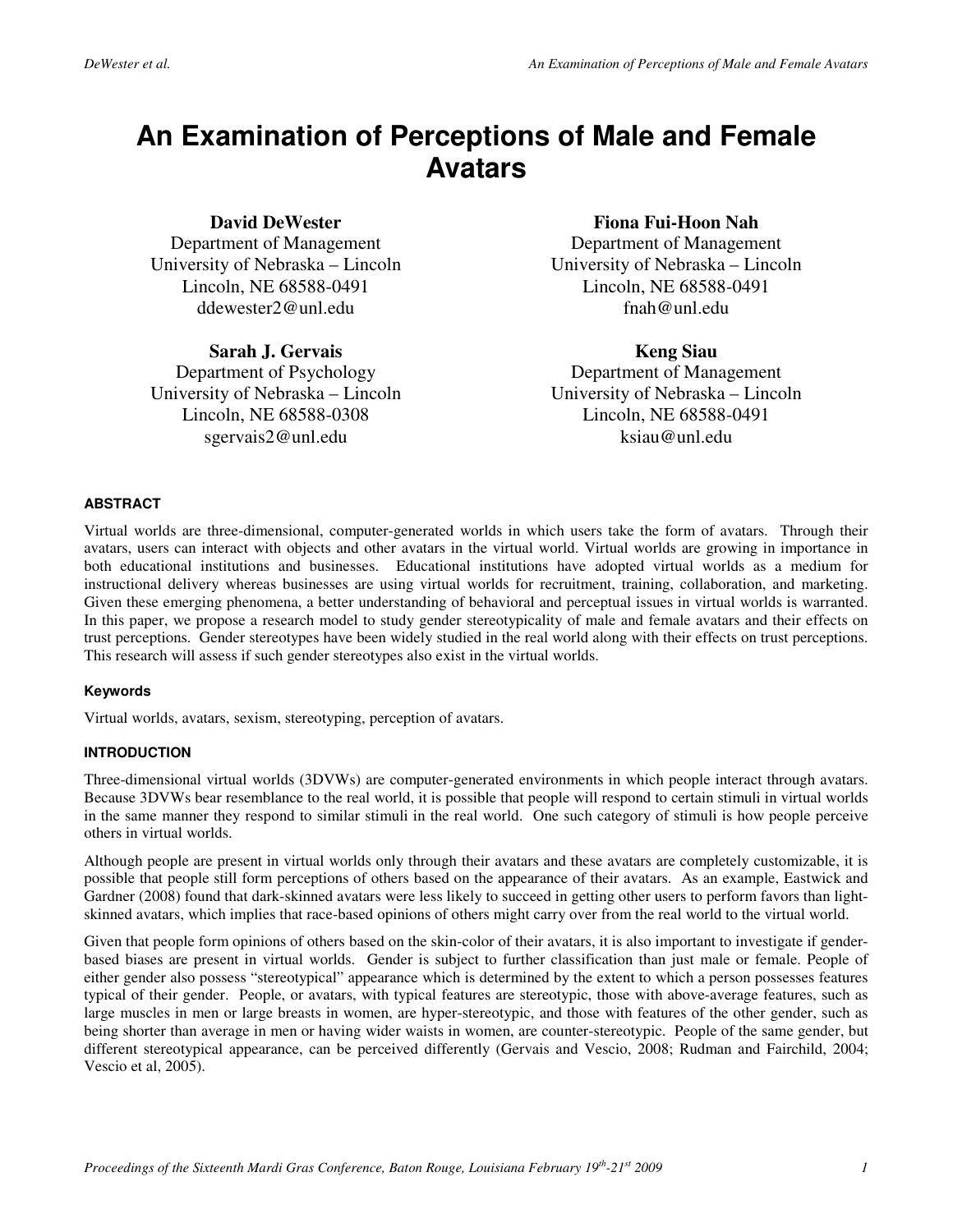Given the growing importance and potential of 3DVWs in pedagogy and businesses, it is important for current and potential adopters of 3DVWs to understand gender stereotypicality perceptions in the virtual worlds, which are areas yet unstudied. This paper proposes a research model to study the effect of the gender of an avatar and its physical gender stereotypicality on competence, integrity, and benevolence, which in turn influences trustworthiness perceptions. Implications for future research into gender biases and sexism will also be discussed.

The rest of the paper is organized as follows. We first provide a literature review on gender stereotypicality and social research in virtual worlds, as well as trust. Next, we discuss the theoretical foundation of our research and state our hypotheses. After that, we describe our proposed research methodology. Finally, our expected contributions and conclusion are presented in the last section.

#### **LITERATURE REVIEW**

3DVWs provide a means for people to interact with each other in a way that more closely resembles the real world than other computer-mediated environments such as e-mail or text-only chat rooms. In a 3DVW, each user is represented with an avatar and most 3DVWs allow users to customize their avatars. Not only can an avatar take a male or female form regardless of the gender of the user, but weight, height, skin color, apparent age and facial features can also be modified in nearly unlimited ways. Hence, the question of how an avatar's appearance may be perceived in the virtual world is of interest.

#### **Gender Stereotypicality**

Gender stereotyping is commonly found in the literature (Eagly and Wood, 1991). Most research shows that basic categorization processes underlie intergroup biases, like perceived differences due to gender stereotypes. Generally speaking, categorization occurs when a person sees another person as a member of a group instead of as an individual.

Importantly, within any group (e.g., men or women), people may vary in the degree to which they have stereotypic physical features and this influences categorization and subsequent behavioral biases (Fiske and Neuberg, 1990). Both men and women can have the standard, stereotypic physical features of their gender, have exaggerated hyper-stereotypic features, or have counter-stereotypic features that more closely resemble the other gender. A man, for example, can have physical features that closely resemble the social norm for a man, hyper-stereotypic features such as exceptionally large muscles or above average height, or counter-stereotypic features such as a narrow waist or lack of facial hair. Similarly, a woman can have a stereotypic body, hyper-stereotypic features such as exceptionally large breasts or a very narrow waist, or counterstereotypic features such as small breasts or a wider waist.

Recent research suggests that having more or less stereotypic physical features affects categorization and stereotyping. In a study of racial stereotyping, for example, Blair et al. (2002) found more stereotyping for hyper-stereotypic African Americans than stereotypic and counter-stereotypic African Americans. Of particular importance to the current work, Gervais and Vescio (2008) similarly found that hyper-stereotypic men and women were categorized more than stereotypic men and women. In summary, it is clear that gender and appearance stereotypicality affect categorization and stereotyping, such that people with hyper-stereotypic physical features are categorized and stereotyped more than people with stereotypic or counter-stereotypic features. It is unclear, however, whether the same biases emerge in virtual worlds as do in the real world.

#### **Social Research in Virtual Worlds**

Several studies have examined how certain behaviors exhibited in the real world are modified and expressed in the virtual world. Because a user's avatar in a virtual world is able to act in many ways like the user's real body when interacting with other people, some expressions of body language continue to be displayed in the virtual world. For example, Bailenson et al. (2003) found that the concept of personal space still applies in virtual worlds and users maintain a proper interpersonal distance between their avatars and others. Despite the lack of a need to maintain personal distance in virtual space, people continue to do so in virtual worlds.

In addition to social behaviors, social attitudes and judgments also carry over into 3DVWs. Having an avatar mimic another avatar's body language, specifically head movements, can lead to greater trust between two people (Bailenson and Yee, 2005). Furthermore, people's own behavior can be influenced by the appearance of their own avatars. Yee and Bailenson (2007) assigned avatars to people and then observed their behavior in a virtual world. They found that having a taller avatar led to people behaving more confidently in a negotiation task and that having an attractive avatar lead to people disclosing more information about themselves to other people.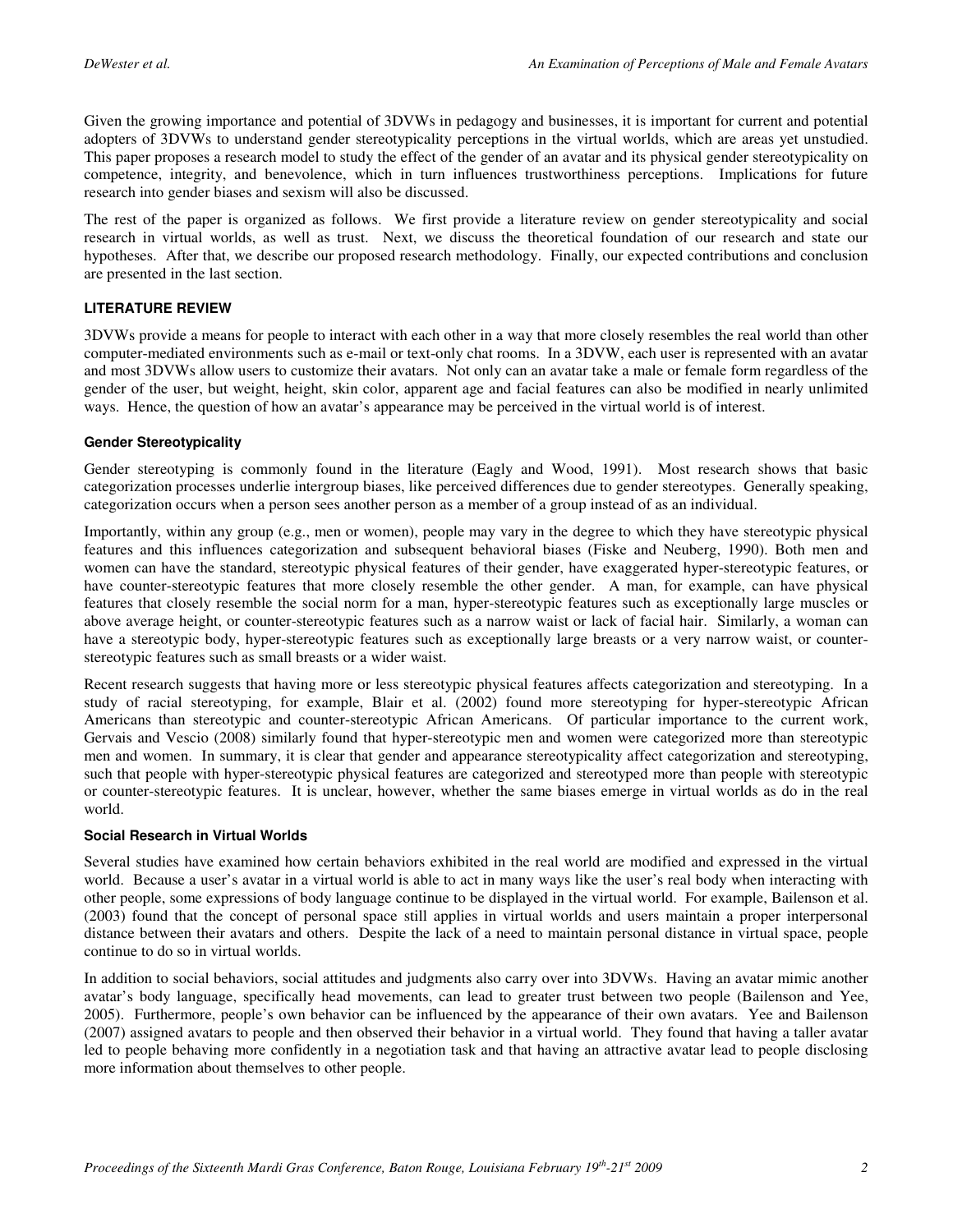In the present work, we will examine whether gender-based judgments and behaviors that emerge in the real world also emerge in virtual worlds. Three research findings (Eastwick and Gardner, 2008; Yee et al., 2007; Nowak and Rauh, 2006), described below, are consistent with our suggestion that the gender and stereotypical appearance of an avatar in a virtual world will elicit similar judgments and behaviors as in the real world.

A recent study on differential treatment of avatars in 3DVWs was conducted by Eastwick and Gardner (2008). They examined whether the apparent race of an avatar resulted in different levels of compliance when the avatar asked others for a favor. They found that light-skinned avatars were significantly more likely to obtain favors than the dark-skinned avatars, which suggests that such stereotyping based on skin color (or race) in the real world also transfers to the virtual worlds.

There is also some research to suggest that gender differences transfer over from the real world to virtual worlds. For example, Yee et al. (2007) found that dyads of male avatars were less likely to look at each other than dyads of female avatars. This mimics the behavior of male and female dyads in the real world. They also found that male dyads kept their avatars further apart from each other than female dyads, mimicking the maintenance of interpersonal distance in the real world. Nowak and Rauh (2006) examined the perception of static images of avatars and found several effects related to gender. They found that avatars that were clearly male or female were perceived as more attractive than androgynous avatars (i.e., avatars having both masculine and feminine characteristics). They also found that men and women both preferred avatars of the same gender. These results suggest that gender biases are present in virtual worlds.

Extending this research, we examine how gender and stereotypicality affect trustworthiness. In particular, we examine how gender and stereotypicality affect trustworthiness via perceptions of competence, benevolence, and integrity.

#### **Trust**

Trust refers to "the willingness of a party to be vulnerable to the actions of another party based on the expectation that the other will perform a particular action important to the trustor, irrespective of the ability to monitor or control that other party" (Mayer et al., 1995, p. 712). Trust determines if one is willing to engage another party in establishing a business relationship by bearing any risk associated with it. Thus, trust reduces the fear for manifestations of opportunism (Hill, 1990).

Trust involves at least two parties: a trusting party (trustor) and a party to be trusted (trustee). There are three components or attributes of trust — competence, benevolence, and integrity (Mayer et al. 1995). Competence refers to the trustee's skills, knowledge, and abilities. Integrity refers to the trustor's perception that the trustee will adhere to a set of principles or rules of exchange that is acceptable to the trustor. Benevolence is the extent to which a trustee is believed to want to do good to the trustor.

According to the literature, gender stereotypes can affect trust perceptions. The social role theory assumes that gender differences in social behavior are in part caused by the tendency for men and women to behave consistently with their gender roles (Eagly and Wood, 1991). Based on the social role theory, men and women differ in their agentic and communal dimensions (Bakan, 1966). Men are perceived to be more highly competent and independent than women, whereas women are perceived to be more unselfish, concerned with others, and emotionally expressive than men (Eagly and Wood, 1991). Fiske et al. (2002) also found that men are perceived as more competent than women whereas women are perceived to come across as having more warmth than men. In a study by Franke et al. (1997), it was found that women are more likely than men to perceive specific hypothetical business practices as unethical although such effects decline with work experience.

#### **THEORETICAL FOUNDATION AND HYPOTHESES**

Our research examines how people perceive avatars based on the gender and stereotypical appearance of the avatar. As explained earlier, avatars of standard stereotypicality look like average people of their gender, whereas hyper-stereotypic avatars have exaggerated features for that gender, and counter-stereotypic avatars have features of the opposite gender. In our study, we will control for attractiveness across stereotypic male and female avatars, and compare the perceptions of avatars across stereotypic dimensions – counter, standard, hyper.

Our research model is shown in Figure 1. The independent variable is gender of avatar. The mediating variables are perceived competence, integrity, and benevolence, and the dependent variable is trustworthiness. The relationships from gender of avatar to components of trust are moderated by the gender stereotypicality displayed by the avatar. Operationalization of the constructs is discussed in Section 4. The justifications for our hypotheses are given below.

Based on the social role theory, men are expected to possess higher levels of agentic qualities such as independence and competence when compared to women (Eagly and Wood, 1991; Fiske et al., 2002). Hence, we hypothesize that:

H1: Perceptions of competence are higher in male avatars than female avatars.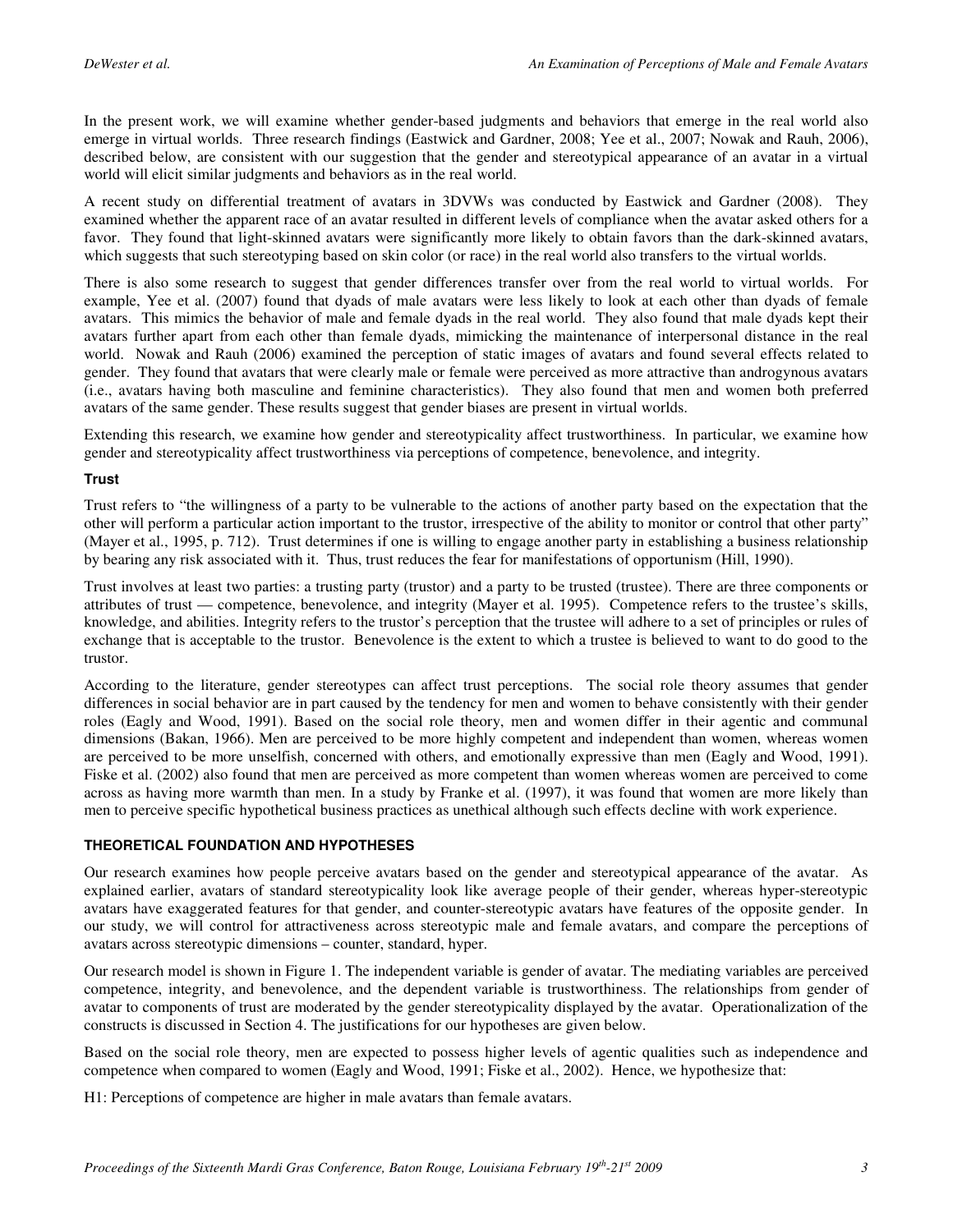Based on our review of the literature, the relationship between gender stereotypes and perceived integrity is inconclusive. On one hand, based on the social role theory, women possess higher communal dimensions, such as selflessness, than men (Eagly and Wood, 1991). On the other hand, different patterns of development for girls and boys tend to develop feminine emphasis on relationships and masculine emphasis on justice (Gilligan, 1982).

Because the literature provides opposing support for both perspectives in terms of men's and women's integrity and ethical principles, we hypothesize that there is no perceived stereotypical relationship between gender of avatars and integrity. Hence,

H2: There is no difference in perceived integrity of female and male avatars.



**Figure 1. Research Model** 

Women, when compared to men, tend to show greater empathy for others (Eisenberg and Lennon, 1983) and are believed to have more benevolent intentions toward others (Fiske et al., 2002). Thus, we hypothesize that female avatars are perceived to have higher benevolence than male avatars.

H3: Perceptions of benevolence are higher in female avatars than male avatars.

The literature seems to suggest that masculinity is associated with higher competence while femininity is associated with lower competence (Fiske et al., 2002; Eagly and Wood, 1991). Hence, as a male avatar takes on an increasing masculine stereotypicality from counter- to hyper-stereotype, the perceived competence increases. On the other hand, as a female avatar takes on an increasing feminine stereotypicality from counter- to hyper-stereotype, the perceived competence decreases. Thus, we hypothesize an interaction effect between gender stereotypicality and gender of avatar on competence.

H4: Perceived competence increases as gender stereotypes increase from counter- to hyper-stereotypes for male avatars and decreases as gender stereotypes increase from counter- to hyper-stereotypes for female avatars.

Femininity is associated with benevolence since femininity characteristics are associated with unselfishness and empathy (Eagly and Wood, 1991). Hence, as a female avatar takes on an increasing feminine stereotypicality from counter- to hyperstereotype, the perceived benevolence increases. On the other hand, as a male avatar takes on an increasing masculine stereotypicality from counter- to hyper-stereotype, the perceived benevolence decreases. Thus, we hypothesize an interaction effect between gender stereotypicality and gender of avatar on benevolence.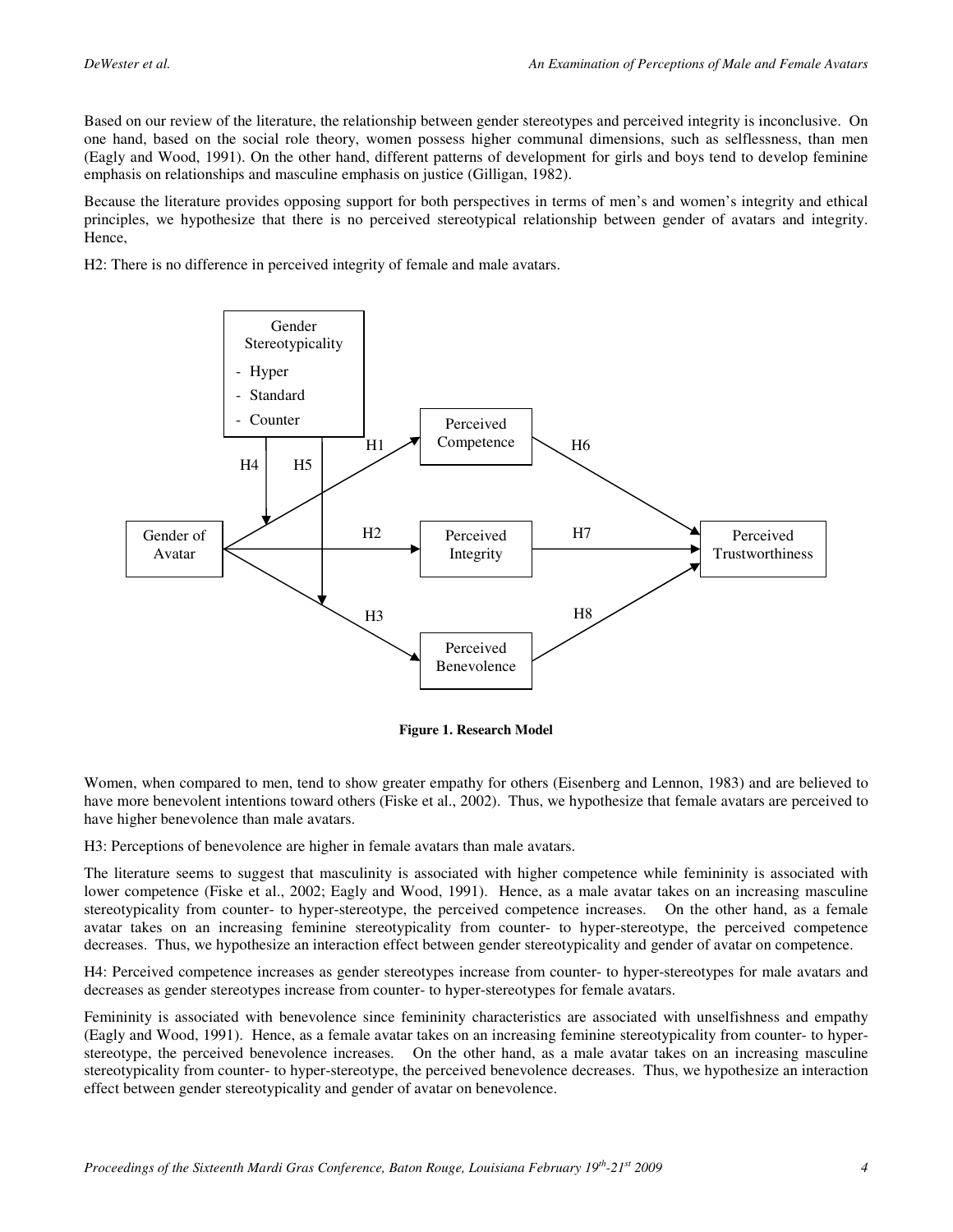H5: Perceived benevolence increases as gender stereotypes increase from counter- to hyper-stereotypes for female avatars and decreases as gender stereotypes increase from counter- to hyper-stereotypes for male avatars.

Since perceived trustworthiness comprises three components or attributes – competence, integrity, and benevolence (Mayer et al., 1995), we hypothesize that perceived competence, integrity and benevolence of an avatar will influence its perceived trustworthiness, as shown in the three hypotheses below.

H6: Perceived competence of an avatar influences its perceived trustworthiness.

H7: Perceived integrity of an avatar influences its perceived trustworthiness.

H8: Perceived benevolence of an avatar influences its perceived trustworthiness.

#### **RESEARCH METHODOLOGY**

We propose using a 2x3 experimental design to assess the effects of the gender of avatars and their stereotypicality on the perceptions of the avatars in a 3DVW.

The gender of the avatar, i.e., male or female, will be manipulated and controlled by the researchers. Gender stereotypicality of the avatar will be manipulated as stereotypic, hyper-stereotypic, or counter-stereotypic. Operationalization of these variables, such as designing avatars with the correct levels of stereotypicality, will be finalized through pilot studies. Manipulation checks will be used to assess our manipulations. We will capture the gender of the subjects and use it as a covariate in our data analysis.

The mediating variables, perceived competence, integrity, and benevolence, will be assessed using the measures by McKnight et al. (2002), and the dependent variable, trustworthiness, will be assessed using the measure used by Galanxhi-Janaqi and Nah (2007).

Subjects will be recruited from business and psychology classes at a Midwestern university. The experiment will take place in the Second Life 3DVW. Subjects will be offered a small amount of extra credit  $(1\%$  of their final grade) for participating in the study. Subjects will report to a computer lab on the university campus where they will be given a brief training session to familiarize them with Second Life. All computers and monitors in the lab are the same model with the same Internet connection speed.

To begin the study, subjects will enter Second Life where they will find another avatar which will be controlled by one of the researchers or their assistants. The subject will also be given an avatar that takes on the same gender as the subject in real life. The researcher's avatar will engage in a scripted interaction with the subject's avatar. The exact nature of the interaction will be determined later through further literature review and pilot studies. Both pre- and post-study questionnaires will be administered before and after the interaction. The pre-study questionnaire will capture propensity of trust and the subject's demographic information. The post-study questionnaire will include the manipulation check questions as well the mediating and dependent variables for the study.

#### **EXPECTED CONTRIBUTION AND CONCLUSION**

Virtual worlds are new phenomena and they are growing in importance in education, businesses, and entertainment. This paper proposes a research model to study gender biases and their effect on trust in virtual worlds. Avatars of both genders and three levels of stereotypic physical features will be studied. Experimental manipulations will and three levels of stereotypic physical features will be studied. questionnaires collected from subjects will be used to examine the relationships between gender, stereotypes, three components of trust (competence, benevolence and integrity), and perceive trustworthiness. Our findings will provide insights into whether gender stereotypicality from the real world transfers into the virtual world.

For academics, the study provides empirical data on the research model, which can be further enhanced and extended. This study will also provide a basis for further studies that will specifically examine how gender biases lead to categorization of people in virtual worlds. For practitioners, the study provides insights on gender stereotypicality in virtual worlds. Specific suggestions can then be made on how to alleviate sexism and other related gender biases in virtual worlds, and how to select features and characteristics of avatars to reduce the negative aspects of gender stereotypicality in virtual worlds.

#### **REFERENCES**

1. Bailenson, J. N., Blascovich, J., Beall, A. C. and Loomis, J. M. (2003) Interpersonal distance in immersive virtual environments. *Personality and Social Psychology Bulletin*, 29, 7, 819-833.